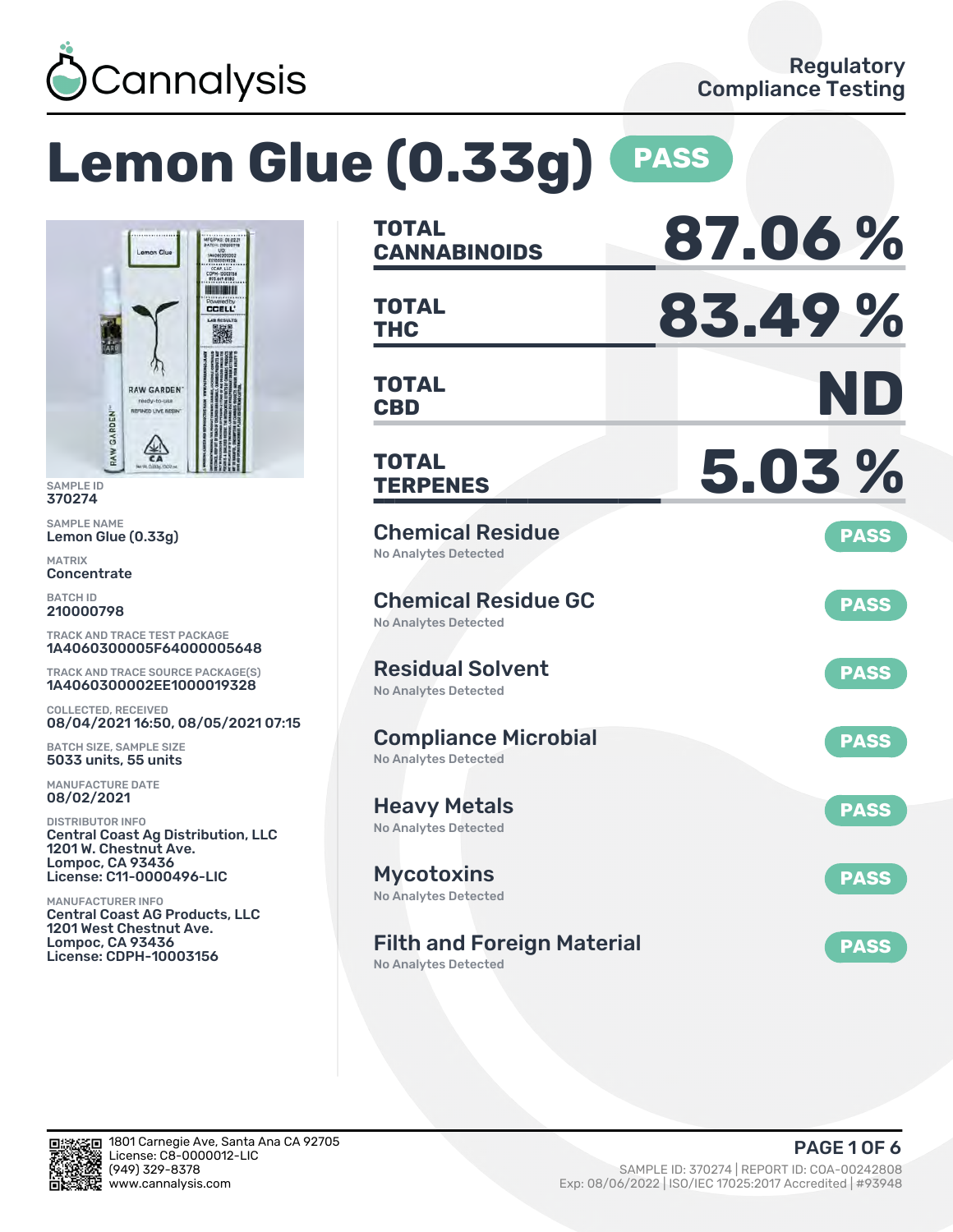

# CANNABINOID ANALYSIS

Total THC,CBD value(s) have been decarboxylated.

| TOTAL THC:          | 834.9 mg/g (83.49 %), 275.52 mg per package |
|---------------------|---------------------------------------------|
| TOTAL CBD:          | ND                                          |
| TOTAL CANNABINOIDS: | 870.6 mg/g (87.06 %)                        |

UNIT OF MEASUREMENT: Milligrams per Gram(mg/g)

| <b>ANALYTE</b>         | <b>RESULT</b>         | LOD    | <b>LLOO</b> | <b>ANALYTE</b>   | <b>RESULT</b>        | <b>LOD</b> | <b>LLOO</b> |
|------------------------|-----------------------|--------|-------------|------------------|----------------------|------------|-------------|
| THCa                   | ND                    | 0.2000 | 0.4000      | CBD <sub>v</sub> | ND                   | 0.2000     | 0.4000      |
| D9THC                  | 834.9 mg/g (83.49 %)  | 0.2000 | 0.4000      | CBGa             | <b>ND</b>            | 0.2000     | 0.4000      |
| D8THC                  | ND                    | 0.2000 | 0.4000      | <b>CBG</b>       | 31.28 mg/g (3.128 %) | 0.2000     | 0.4000      |
| <b>THC<sub>v</sub></b> | 4.355 mg/g (0.4355 %) | 0.2000 | 0.4000      | <b>CBN</b>       | ND                   | 0.2000     | 0.4000      |
| CBDa                   | ND                    | 0.2000 | 0.4000      | <b>CBC</b>       | <b>ND</b>            | 0.2000     | 0.4000      |
| CBD                    | ND                    | 0.2000 | 0.4000      |                  |                      |            |             |
|                        |                       |        |             |                  |                      |            |             |

#### ADDITIONAL INFORMATION

| Method:              | SOP-TECH-001 | Sample Prepped: 08/05/2021 14:25  | Sample Approved: 08/06/2021 12:56  |  |
|----------------------|--------------|-----------------------------------|------------------------------------|--|
| Instrument: UPLC-DAD |              | Sample Analyzed: 08/05/2021 19:12 | Prep-Analytical Batch: 31641-25767 |  |



## TERPENE ANALYSIS

| <b>TOTAL TERPENES:</b>  |                                                              | 50.39 mg/g (5.039 %) |                  |  |  |  |  |
|-------------------------|--------------------------------------------------------------|----------------------|------------------|--|--|--|--|
| UNIT OF MEASUREMENT:    | Milligrams per Gram(mg/g)                                    |                      |                  |  |  |  |  |
| <b>ANALYTE</b>          | <b>RESULT</b>                                                | <b>LOD</b>           | LL <sub>C</sub>  |  |  |  |  |
| 3-Carene                | <b>ND</b>                                                    | 1.000                | 2.5              |  |  |  |  |
| Alpha cedrene           | <b>ND</b>                                                    | 1.000                | 2.5              |  |  |  |  |
| Alpha pinene            | 1.927 mg/g (0.1927 %)                                        | 0.1000               | 1.0 <sub>1</sub> |  |  |  |  |
| Alpha terpineol         | <lloo< td=""><td>0.3260</td><td>0.6</td></lloo<>             | 0.3260               | 0.6              |  |  |  |  |
| Beta myrcene            | 13.46 mg/g (1.346 %)                                         | 0.5000               | 1.0 <sub>1</sub> |  |  |  |  |
| Borneol                 | <b>ND</b>                                                    | 1.000                | 2.5              |  |  |  |  |
| Camphor                 | <b>ND</b>                                                    | 0.1000               | 0.5              |  |  |  |  |
| Cedrol                  | <b>ND</b>                                                    | 0.5000               | 1.0 <sub>1</sub> |  |  |  |  |
| Cis nerolidol           | <b>ND</b>                                                    | 2.500                | 5.0              |  |  |  |  |
| Fenchol                 | <lloo< td=""><td>0.5000</td><td>1.0<sub>1</sub></td></lloo<> | 0.5000               | 1.0 <sub>1</sub> |  |  |  |  |
| Gamma terpinene         | <b>ND</b>                                                    | 0.1000               | 0.5              |  |  |  |  |
| Geranyl acetate         | <b>ND</b>                                                    | 0.1000               | 0.5              |  |  |  |  |
| Isoborneol              | <b>ND</b>                                                    | 0.5000               | 1.0 <sub>1</sub> |  |  |  |  |
| Limonene                | 11.62 mg/g (1.162 %)                                         | 0.5000               | 2.5              |  |  |  |  |
| Menthol                 | <b>ND</b>                                                    | 1.000                | 2.5              |  |  |  |  |
| Ocimene 2               | $2.589$ mg/g (0.2589 %)                                      | 0.3450               | 1.72             |  |  |  |  |
| P-mentha-1,5-diene ND   |                                                              | 0.5000               | 1.0 <sub>1</sub> |  |  |  |  |
| Sabinene                | <b>ND</b>                                                    | 0.5000               | 1.0(             |  |  |  |  |
| Trans beta farnesene ND |                                                              | 2.500                | 5.0              |  |  |  |  |
| Trans nerolidol         | <b>ND</b>                                                    | 0.5000               | 2.5              |  |  |  |  |
|                         |                                                              |                      |                  |  |  |  |  |

| <b>ANALYTE</b>          | <b>RESULT</b>                                                                                                                                          | <b>LOD</b> | <b>LLOQ</b> | <b>ANALYTE</b>         | <b>RESULT</b>                                       | <b>LOD</b> | <b>LLOQ</b> |
|-------------------------|--------------------------------------------------------------------------------------------------------------------------------------------------------|------------|-------------|------------------------|-----------------------------------------------------|------------|-------------|
| 3-Carene                | <b>ND</b>                                                                                                                                              | 1.000      | 2.500       | Alpha bisabolol        | <lloq< td=""><td>0.1000</td><td>0.5000</td></lloq<> | 0.1000     | 0.5000      |
| Alpha cedrene           | <b>ND</b>                                                                                                                                              | 1.000      | 2.500       | Alpha humulene         | 1.722 mg/g (0.1722 %)                               | 0.5000     | 1.000       |
| Alpha pinene            | 1.927 mg/g (0.1927 %)                                                                                                                                  | 0.1000     | 1.000       | Alpha terpinene        | <b>ND</b>                                           | 0.5000     | 1.000       |
| Alpha terpineol         | <lloq< td=""><td>0.3260</td><td>0.6520</td><td>Beta caryophyllene</td><td>7.055 mg/g <math>(0.7055\%)</math></td><td>0.5000</td><td>1.000</td></lloq<> | 0.3260     | 0.6520      | Beta caryophyllene     | 7.055 mg/g $(0.7055\%)$                             | 0.5000     | 1.000       |
| Beta myrcene            | 13.46 mg/g (1.346 %)                                                                                                                                   | 0.5000     | 1.000       | Beta pinene            | 2.408 mg/g (0.2408 %)                               | 0.6070     | 1.214       |
| Borneol                 | <b>ND</b>                                                                                                                                              | 1.000      | 2.500       | Camphene               | <b>ND</b>                                           | 0.5000     | 1.000       |
| Camphor                 | <b>ND</b>                                                                                                                                              | 0.1000     | 0.5000      | Caryophyllene oxide ND |                                                     | 0.5000     | 2.500       |
| Cedrol                  | <b>ND</b>                                                                                                                                              | 0.5000     | 1.000       | Cis geraniol           | ND.                                                 | 1.000      | 2.500       |
| Cis nerolidol           | <b>ND</b>                                                                                                                                              | 2.500      | 5.000       | Eucalyptol             | <b>ND</b>                                           | 0.1000     | 0.5000      |
| Fenchol                 | <lloq< td=""><td>0.5000</td><td>1.000</td><td>Fenchone</td><td><lloq< td=""><td>0.1000</td><td>0.5000</td></lloq<></td></lloq<>                        | 0.5000     | 1.000       | Fenchone               | <lloq< td=""><td>0.1000</td><td>0.5000</td></lloq<> | 0.1000     | 0.5000      |
| Gamma terpinene         | <b>ND</b>                                                                                                                                              | 0.1000     | 0.5000      | Gamma terpineol        | <b>ND</b>                                           | 0.2090     | 0.5230      |
| Geranyl acetate         | <b>ND</b>                                                                                                                                              | 0.1000     | 0.5000      | Guaiol                 | <b>ND</b>                                           | 2.500      | 5.000       |
| Isoborneol              | <b>ND</b>                                                                                                                                              | 0.5000     | 1.000       | Isopulegol             | <b>ND</b>                                           | 2.500      | 5.000       |
| Limonene                | 11.62 mg/g (1.162 %)                                                                                                                                   | 0.5000     | 2.500       | Linalool               | 2.214 mg/g $(0.2214\%)$                             | 0.5000     | 1.000       |
| Menthol                 | <b>ND</b>                                                                                                                                              | 1.000      | 2.500       | Ocimene 1              | <b>ND</b>                                           | 0.1550     | 0.3100      |
| Ocimene 2               | 2.589 mg/g (0.2589 %)                                                                                                                                  | 0.3450     | 1.725       | P-cymene               | <b>ND</b>                                           | 0.5230     | 1.045       |
| P-mentha-1,5-diene ND   |                                                                                                                                                        | 0.5000     | 1.000       | Pulegone               | <b>ND</b>                                           | 0.1000     | 0.5000      |
| Sabinene                | <b>ND</b>                                                                                                                                              | 0.5000     | 1.000       | Terpinolene            | 7.401 mg/g (0.7401%)                                | 0.1000     | 0.5000      |
| Trans beta farnesene ND |                                                                                                                                                        | 2.500      | 5.000       | Trans geraniol         | <b>ND</b>                                           | 0.5000     | 2.500       |
| Trans nerolidol         | <b>ND</b>                                                                                                                                              | 0.5000     | 2.500       | Valencene              | <b>ND</b>                                           | 0.5000     | 1.000       |

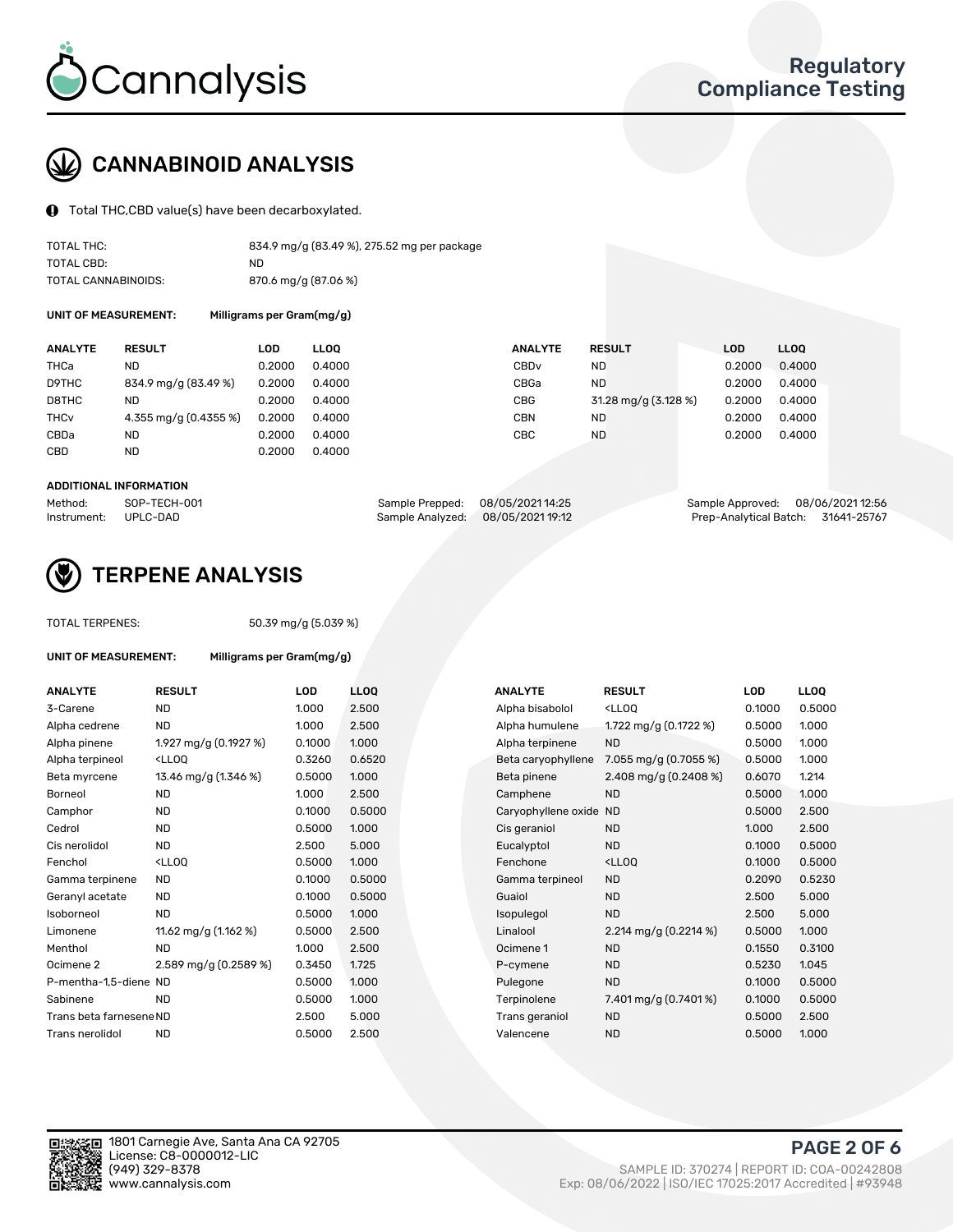

## Regulatory Compliance Testing

#### ADDITIONAL INFORMATION

| Method:     | SOP-TECH-02 |
|-------------|-------------|
| Instrument: | GC-MS-FID   |

Sample Analyzed: 08/05/2021 14:01

Method: SOP-TECH-027 Sample Prepped: 08/05/2021 14:00 Sample Approved: 08/06/2021 21:52



CHEMICAL RESIDUE ANALYSIS PASS

UNIT OF MEASUREMENT: Micrograms per Gram(ug/g)

| <b>ANALYTE</b>    | <b>RESULT</b> | LOD    | LL <sub>OO</sub> | <b>ACTION LEVEL</b> |      | <b>ANALYTE</b>      | <b>RESULT</b> | <b>LOD</b> | <b>LLOO</b> | <b>ACTION LEVEL</b> |      |
|-------------------|---------------|--------|------------------|---------------------|------|---------------------|---------------|------------|-------------|---------------------|------|
| Abamectin         | <b>ND</b>     | 0.0200 | 0.0400           | 0.1000              | Pass | Acephate            | <b>ND</b>     | 0.0200     | 0.0400      | 0.1000              | Pass |
| Acequinocyl       | <b>ND</b>     | 0.0200 | 0.0400           | 0.1000              | Pass | Acetamiprid         | <b>ND</b>     | 0.0200     | 0.0400      | 0.1000              | Pass |
| Aldicarb          | <b>ND</b>     | 0.0200 | 0.0400           | 0.0                 | Pass | Azoxystrobin        | <b>ND</b>     | 0.0200     | 0.0400      | 0.1000              | Pass |
| Bifenazate        | <b>ND</b>     | 0.0200 | 0.0400           | 0.1000              | Pass | <b>Bifenthrin</b>   | <b>ND</b>     | 0.0200     | 0.0400      | 3.000               | Pass |
| <b>Boscalid</b>   | <b>ND</b>     | 0.0200 | 0.0400           | 0.1000              | Pass | Carbaryl            | <b>ND</b>     | 0.0200     | 0.0400      | 0.5000              | Pass |
| Carbofuran        | <b>ND</b>     | 0.0200 | 0.0400           | 0.0                 | Pass | Chlorantraniliprole | <b>ND</b>     | 0.0200     | 0.0400      | 10.00               | Pass |
| Clofentezine      | <b>ND</b>     | 0.0200 | 0.0400           | 0.1000              | Pass | Coumaphos           | <b>ND</b>     | 0.0200     | 0.0400      | 0.0                 | Pass |
| Cyfluthrin        | <b>ND</b>     | 0.4000 | 1.000            | 2.000               | Pass | Cypermethrin        | <b>ND</b>     | 0.4000     | 1.000       | 1.000               | Pass |
| Daminozide        | <b>ND</b>     | 0.0200 | 0.0400           | 0.0                 | Pass | Diazinon            | <b>ND</b>     | 0.0200     | 0.0400      | 0.1000              | Pass |
| <b>Dichlorvos</b> | <b>ND</b>     | 0.0200 | 0.0400           | 0.0                 | Pass | Dimethoate          | <b>ND</b>     | 0.0200     | 0.0400      | 0.0                 | Pass |
| Dimethomorph      | <b>ND</b>     | 0.0200 | 0.0400           | 2.000               | Pass | <b>Ethoprophos</b>  | <b>ND</b>     | 0.0200     | 0.0400      | 0.0                 | Pass |
| Etofenprox        | <b>ND</b>     | 0.0200 | 0.0400           | 0.0                 | Pass | Etoxazole           | <b>ND</b>     | 0.0200     | 0.0400      | 0.1000              | Pass |
| Fenhexamid        | <b>ND</b>     | 0.0200 | 0.0400           | 0.1000              | Pass | Fenoxycarb          | <b>ND</b>     | 0.0200     | 0.0400      | 0.0                 | Pass |
| Fenpyroximate     | <b>ND</b>     | 0.0200 | 0.0400           | 0.1000              | Pass | Fipronil            | <b>ND</b>     | 0.0400     | 0.1000      | 0.0                 | Pass |
| Flonicamid        | <b>ND</b>     | 0.0200 | 0.0400           | 0.1000              | Pass | Fludioxonil         | <b>ND</b>     | 0.0200     | 0.0400      | 0.1000              | Pass |
| Hexythiazox       | <b>ND</b>     | 0.0200 | 0.0400           | 0.1000              | Pass | Imazalil            | <b>ND</b>     | 0.0200     | 0.0400      | 0.0                 | Pass |
| Imidacloprid      | <b>ND</b>     | 0.0200 | 0.0400           | 5.000               | Pass | Kresoxim methyl     | <b>ND</b>     | 0.0200     | 0.0400      | 0.1000              | Pass |
| Malathion         | <b>ND</b>     | 0.0200 | 0.0400           | 0.5000              | Pass | Metalaxyl           | <b>ND</b>     | 0.0200     | 0.0400      | 2.000               | Pass |
| Methiocarb        | <b>ND</b>     | 0.0200 | 0.0400           | 0.0                 | Pass | Methomyl            | <b>ND</b>     | 0.0200     | 0.0400      | 1.000               | Pass |
| Mevinphos         | <b>ND</b>     | 0.0200 | 0.0400           | 0.0                 | Pass | Myclobutanil        | <b>ND</b>     | 0.0200     | 0.0400      | 0.1000              | Pass |
| Naled             | <b>ND</b>     | 0.0200 | 0.0400           | 0.1000              | Pass | Oxamyl              | <b>ND</b>     | 0.0200     | 0.0400      | 0.5000              | Pass |
| Paclobutrazol     | <b>ND</b>     | 0.0200 | 0.0400           | 0.0                 | Pass | Permethrins         | <b>ND</b>     | 0.0400     | 0.1000      | 0.5000              | Pass |
| Phosmet           | <b>ND</b>     | 0.0200 | 0.0400           | 0.1000              | Pass | Piperonyl butoxide  | <b>ND</b>     | 0.0200     | 0.0400      | 3.000               | Pass |
| Prallethrin       | <b>ND</b>     | 0.0200 | 0.0400           | 0.1000              | Pass | Propiconazole       | <b>ND</b>     | 0.0200     | 0.0400      | 0.1000              | Pass |
| Propoxur          | <b>ND</b>     | 0.0200 | 0.0400           | 0.0                 | Pass | Pyrethrins          | <b>ND</b>     | 0.0200     | 0.0400      | 0.5000              | Pass |
| Pyridaben         | <b>ND</b>     | 0.0200 | 0.0400           | 0.1000              | Pass | Spinetoram          | <b>ND</b>     | 0.0200     | 0.0400      | 0.1000              | Pass |
| Spinosad          | <b>ND</b>     | 0.0300 | 0.0700           | 0.1000              | Pass | Spiromesifen        | <b>ND</b>     | 0.0200     | 0.0400      | 0.1000              | Pass |
| Spirotetramat     | <b>ND</b>     | 0.0200 | 0.0400           | 0.1000              | Pass | Spiroxamine         | <b>ND</b>     | 0.0200     | 0.0400      | 0.0                 | Pass |
| Tebuconazole      | <b>ND</b>     | 0.0200 | 0.0400           | 0.1000              | Pass | Thiacloprid         | <b>ND</b>     | 0.0200     | 0.0400      | 0.0                 | Pass |
| Thiamethoxam      | <b>ND</b>     | 0.0200 | 0.0400           | 5.000               | Pass | Trifloxystrobin     | <b>ND</b>     | 0.0200     | 0.0400      | 0.1000              | Pass |

#### ADDITIONAL INFORMATION

Method: SOP-TECH-002 Sample Prepped: 08/05/202115:20 Sample Approved: 08/06/202114:47<br>Sample Analyzed: 08/05/202116:38 Prep-Analytical Batch: 31646-25755 Prep-Analytical Batch: 31646-25755

PAGE 3 OF 6

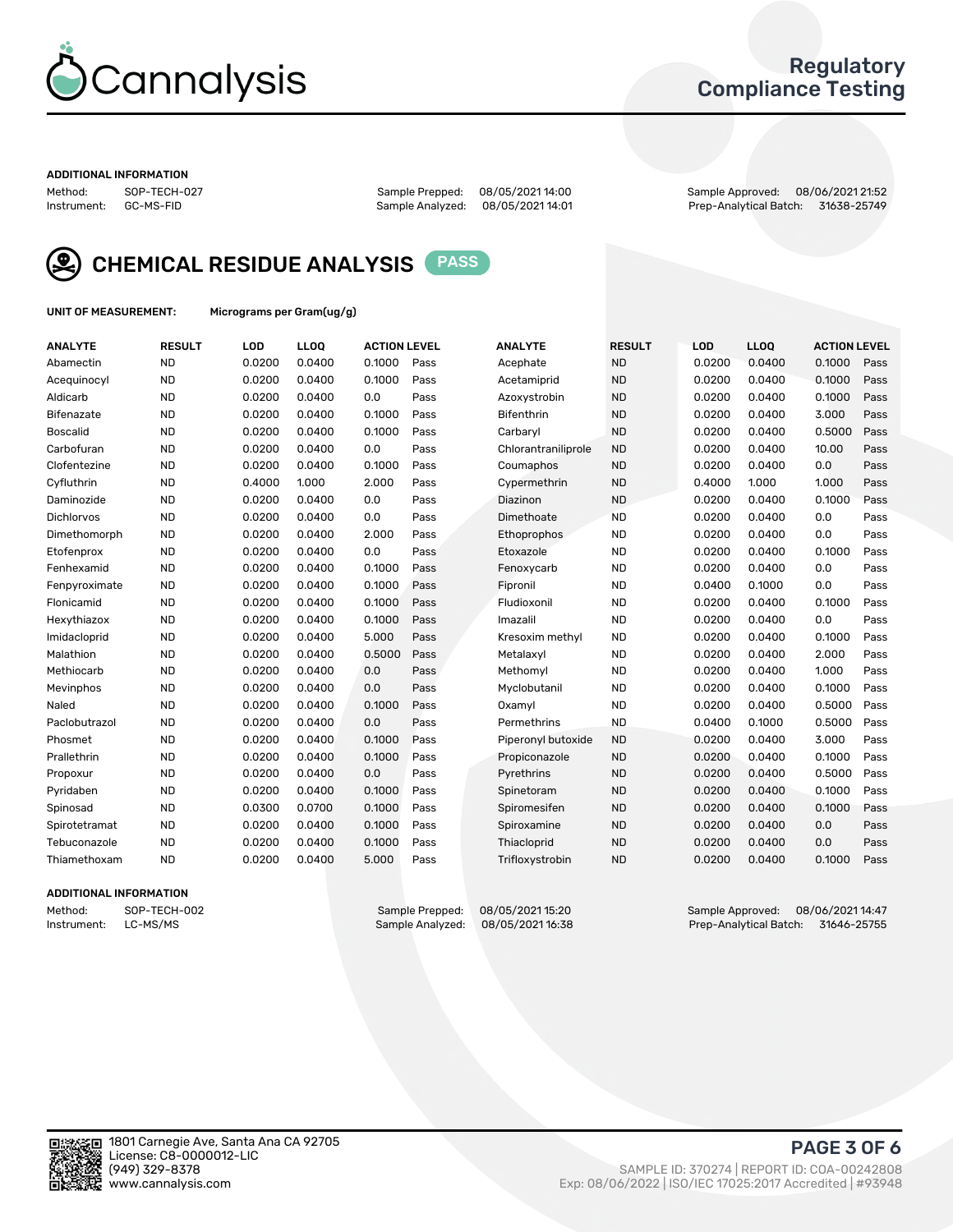

## CHEMICAL RESIDUE GC ANALYSIS PASS

| UNIT OF MEASUREMENT: | м |
|----------------------|---|
|                      |   |

licrograms per Gram(ug/g)

| <b>ANALYTE</b>                | <b>RESULT</b> | LOD    | <b>LLOO</b> | <b>ACTION LEVEL</b> |                  | <b>ANALYTE</b>   | <b>RESULT</b> | LOD    | <b>LLOO</b>            | <b>ACTION LEVEL</b> |      |
|-------------------------------|---------------|--------|-------------|---------------------|------------------|------------------|---------------|--------|------------------------|---------------------|------|
| Captan                        | <b>ND</b>     | 0.1000 | 0.2000      | 0.7000              | Pass             | Chlordane        | <b>ND</b>     | 0.0109 | 0.0136                 | 0.0                 | Pass |
| Methyl parathion              | <b>ND</b>     | 0.0400 | 0.1000      | 0.0                 | Pass             | <b>PCNB</b>      | <b>ND</b>     | 0.0200 | 0.0400                 | 0.1000              | Pass |
| Chlorfenapyr                  | <b>ND</b>     | 0.0800 | 0.1000      | 0.0                 | Pass             | Chlorpyrifos     | <b>ND</b>     | 0.0800 | 0.1000                 | 0.0                 | Pass |
|                               |               |        |             |                     |                  |                  |               |        |                        |                     |      |
| <b>ADDITIONAL INFORMATION</b> |               |        |             |                     |                  |                  |               |        |                        |                     |      |
| Method:                       | SOP-TECH-010  |        |             |                     | Sample Prepped:  | 08/05/202115:20  |               |        | Sample Approved:       | 08/06/202111:01     |      |
| Instrument:                   | GC-MS/MS      |        |             |                     | Sample Analyzed: | 08/05/2021 16:38 |               |        | Prep-Analytical Batch: | 31647-25756         |      |
|                               |               |        |             |                     |                  |                  |               |        |                        |                     |      |

## RESIDUAL SOLVENT ANALYSIS PASS

UNIT OF MEASUREMENT: Micrograms per Gram(ug/g)

| <b>ANALYTE</b>    | <b>RESULT</b> | LOD    | <b>LLOO</b> | <b>ACTION LEVEL</b> |      | <b>ANALYTE</b>           | <b>RESULT</b> | LOD    | LLOO  | <b>ACTION LEVEL</b> |      |
|-------------------|---------------|--------|-------------|---------------------|------|--------------------------|---------------|--------|-------|---------------------|------|
| Acetone           | <b>ND</b>     | 50.00  | 100.0       | 5000                | Pass | Acetonitrile             | <b>ND</b>     | 50.00  | 100.0 | 410.0               | Pass |
| Benzene           | <b>ND</b>     | 0.5000 | 1.000       | 1.000               | Pass | <b>Butane</b>            | <b>ND</b>     | 50.00  | 100.0 | 5000                | Pass |
| Chloroform        | <b>ND</b>     | 0.5000 | 1.000       | 1.000               | Pass | Ethanol                  | <b>ND</b>     | 50.00  | 100.0 | 5000                | Pass |
| Ethyl Acetate     | <b>ND</b>     | 50.00  | 100.0       | 5000                | Pass | <b>Ethyl Ether</b>       | <b>ND</b>     | 50.00  | 100.0 | 5000                | Pass |
| Ethylene oxide    | <b>ND</b>     | 0.5000 | 1.000       | 1.000               | Pass | Heptane                  | <b>ND</b>     | 50.00  | 100.0 | 5000                | Pass |
| Hexane            | <b>ND</b>     | 50.00  | 100.0       | 290.0               | Pass | <b>Isopropyl Alcohol</b> | <b>ND</b>     | 50.00  | 100.0 | 5000                | Pass |
| Methanol          | <b>ND</b>     | 50.00  | 100.0       | 3000                | Pass | Methylene chloride       | <b>ND</b>     | 0.5000 | 1.000 | 1.000               | Pass |
| Pentane           | <b>ND</b>     | 50.00  | 100.0       | 5000                | Pass | Propane                  | <b>ND</b>     | 50.00  | 200.0 | 5000                | Pass |
| Toluene           | <b>ND</b>     | 50.00  | 100.0       | 890.0               | Pass | Xvlenes                  | <b>ND</b>     | 50.08  | 100.0 | 2170                | Pass |
| Trichloroethylene | <b>ND</b>     | 0.5000 | 1.000       | 1.000               | Pass | 1.2-Dichloroethane       | <b>ND</b>     | 0.5000 | 1.000 | 1.000               | Pass |

#### ADDITIONAL INFORMATION

Method: SOP-TECH-021 Sample Prepped: 08/05/202114:00 Sample Approved: 08/06/202115:07<br>Sample Analyzed: 08/05/202114:00 Prep-Analytical Batch: 31632-25748 Prep-Analytical Batch: 31632-25748



UNIT OF MEASUREMENT: Cycle Threshold (Ct)

| <b>ANALYTE</b>                        | <b>RESULT</b>          | LOD   | <b>LLOO</b> |                 | <b>ACTION LEVEL</b> | <b>ANALYTE</b> | <b>RESULT</b> | LOD              | LL <sub>00</sub> |     | <b>ACTION LEVEL</b> |
|---------------------------------------|------------------------|-------|-------------|-----------------|---------------------|----------------|---------------|------------------|------------------|-----|---------------------|
| A.fumigatus                           | <b>ND</b>              | 33.00 | 0.0         | 0.0             | Pass                | A. flavus      | <b>ND</b>     | 33.00            | 0.0              | 0.0 | Pass                |
| A. niger                              | <b>ND</b>              | 33.00 | 0.0         | 0.0             | Pass                | A. terreus     | <b>ND</b>     | 33.00            | 0.0              | 0.0 | Pass                |
| <b>STEC</b>                           | <b>ND</b>              | 33.00 | 0.0         | 0.0             | Pass                | Salmonella spp | <b>ND</b>     | 33.00            | 0.0              | 0.0 | Pass                |
|                                       | ADDITIONAL INFORMATION |       |             |                 |                     |                |               |                  |                  |     |                     |
| SOP-TECH-016, SOP-TECH-022<br>Method: |                        |       |             | Sample Prepped: | 08/06/2021 07:25    |                |               | Sample Approved: | 08/06/2021 17:19 |     |                     |

Instrument: qPCR Sample Analyzed: 08/06/2021 07:27 Prep-Analytical Batch: 31658-25772

PAGE 4 OF 6

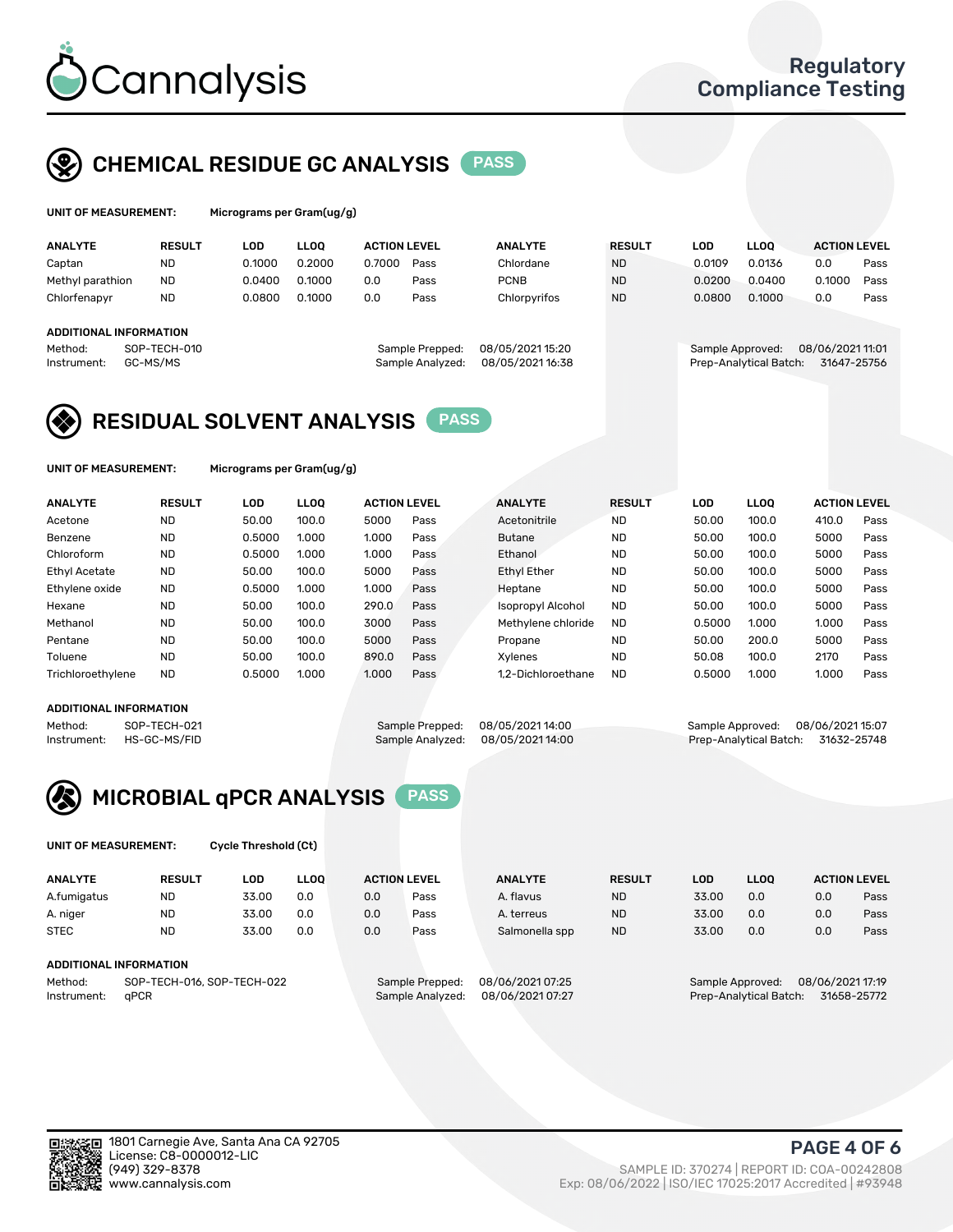



| UNIT OF MEASUREMENT: |                        | Micrograms per Gram(ug/g) |             |                     |                  |               |                  |                        |                     |      |  |
|----------------------|------------------------|---------------------------|-------------|---------------------|------------------|---------------|------------------|------------------------|---------------------|------|--|
| <b>ANALYTE</b>       | <b>RESULT</b>          | LOD                       | <b>LLOO</b> | <b>ACTION LEVEL</b> | <b>ANALYTE</b>   | <b>RESULT</b> | LOD              | <b>LLOO</b>            | <b>ACTION LEVEL</b> |      |  |
| Arsenic              | <b>ND</b>              | 0.0120                    | 0.1000      | 0.2000<br>Pass      | Cadmium          | <b>ND</b>     | 0.0072           | 0.0500                 | 0.2000              | Pass |  |
| Lead                 | <b>ND</b>              | 0.0068                    | 0.0500      | 0.5000<br>Pass      | Mercury          | <b>ND</b>     | 0.0060           | 0.0500                 | 0.1000              | Pass |  |
|                      | ADDITIONAL INFORMATION |                           |             |                     |                  |               |                  |                        |                     |      |  |
| Method:              | SOP-TECH-013           |                           |             | Sample Prepped:     | 08/06/2021 09:17 |               | Sample Approved: |                        | 08/06/2021 17:20    |      |  |
| Instrument:          | ICP-MS                 |                           |             | Sample Analyzed:    | 08/06/2021 10:54 |               |                  | Prep-Analytical Batch: | 31650-25777         |      |  |





MYCOTOXINS ANALYSIS **PASS** 

T: Micrograms per Kilogram(ug/kg)

| <b>ANALYTE</b>          | <b>RESULT</b> | LOD   | <b>LLOO</b> | <b>ACTION LEVEL</b> |      | <b>ANALYTE</b> | <b>RESULT</b> | LOD   | <b>LLOO</b> |       | <b>ACTION LEVEL</b> |
|-------------------------|---------------|-------|-------------|---------------------|------|----------------|---------------|-------|-------------|-------|---------------------|
| Aflatoxin B1            | <b>ND</b>     | 1.000 | 2.000       |                     | N/A  | Aflatoxin B2   | <b>ND</b>     | 2.000 | 5.000       |       | N/A                 |
| Aflatoxin G1            | <b>ND</b>     | 2.000 | 5.000       |                     | N/A  | Aflatoxin G2   | <b>ND</b>     | 2.000 | 5.000       |       | N/A                 |
| <b>Total Aflatoxins</b> | <b>ND</b>     | 10.00 | 14.00       | 20.00               | Pass | Ochratoxin A   | <b>ND</b>     | 1.000 | 2.000       | 20.00 | Pass                |
|                         |               |       |             |                     |      |                |               |       |             |       |                     |

#### ADDITIONAL INFORMATION

Method: SOP-TECH-020 Sample Prepped: 08/05/2021 15:02 Sample Approved: 08/06/2021 14:51 Instrument: LC-MS/MS Sample Analyzed: 08/05/2021 15:18 Prep-Analytical Batch: 31631-25751



|  |  | UNIT OF MEASUREMENT: |
|--|--|----------------------|

Filth and Foreign Matter (%, #/3g)

| <b>ANALYTE</b>                                              | <b>RESULT</b> | LOD | <b>LLOO</b> | <b>ACTION LEVEL</b> |                                     | <b>ANALYTE</b>                       | <b>RESULT</b> | <b>LOD</b> | <b>LLOO</b>                                | <b>ACTION LEVEL</b>            |      |
|-------------------------------------------------------------|---------------|-----|-------------|---------------------|-------------------------------------|--------------------------------------|---------------|------------|--------------------------------------------|--------------------------------|------|
| IF RH ME                                                    | <b>ND</b>     | 0.0 | 0.0         | 1.000               | Pass                                | <b>IFM</b>                           | <b>ND</b>     | 0.0        | 0.0                                        | 25.00                          | Pass |
| Mold                                                        | <b>ND</b>     | 0.0 | 0.0         | 25.00               | Pass                                | <b>SSCD</b>                          | <b>ND</b>     | 0.0        | 0.0                                        | 25.00                          | Pass |
| ADDITIONAL INFORMATION                                      |               |     |             |                     |                                     |                                      |               |            |                                            |                                |      |
| Method:<br>SOP-TECH-009<br>Instrument:<br>Visual Inspection |               |     |             |                     | Sample Prepped:<br>Sample Analyzed: | 08/06/2021 15:48<br>08/06/2021 16:05 |               |            | Sample Approved:<br>Prep-Analytical Batch: | 08/06/202116:12<br>31687-25796 |      |



PAGE 5 OF 6